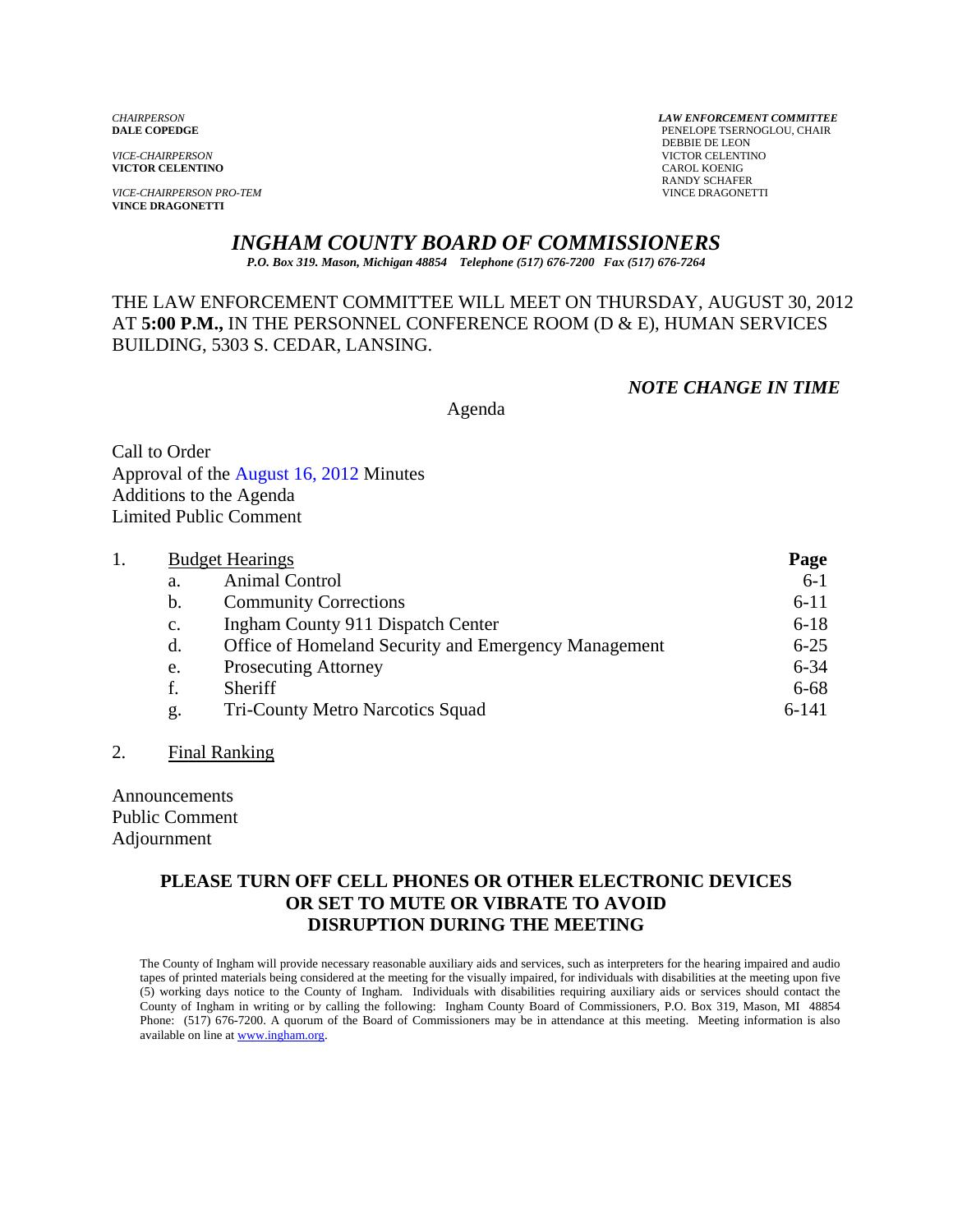### LAW ENFORCEMENT COMMITTEE August 16, 2012 **Minutes**

<span id="page-1-0"></span>

| <b>Members Present:</b> | Debbie De Leon, Victor Celentino, Carol Koenig, Randy Schafer, and<br>Vince Dragonetti                           |
|-------------------------|------------------------------------------------------------------------------------------------------------------|
| <b>Members Absent:</b>  | Penelope Tsernoglou                                                                                              |
| <b>Others Present:</b>  | Board Chairperson Copedge, John Neilsen, Anne Burns, Joel Maatman,<br>Lance Langdon, Stuart Dunnings and others. |

The meeting was called to order by Vice - Chairperson De Leon at 6:02 p.m. in the Personnel Conference Room "D & E" of the Human Services Building, 5303 S. Cedar Street, Lansing.

### Approval of the July 12, 2012 Minutes

The July 12, 2012 Minutes were approved as submitted.

### Additions to the Agenda

- 1. Substitute Resolution to Reorganize Animal Control Positions and Waive the Hiring Freeze and Provide Backfill
- 4d. Late Resolution Authorizing a Backup Connection for the 911 Phone System

Limited Public Comment

Anne Burns, Animal Control Deputy Director introduced herself.

# MOVED BY COMM. SCHAFER, SUPPORTED BY COMM. DRAGONETTI, TO APPROVE A CONSENT AGENDA FOR THE FOLLOWING ITEMS:

- 2. Office of Homeland Security & Emergency Management
	- b. Resolution Authorizing a Battery Replacement Project for the Public Safety Wireless Voice Communication System
	- c. Resolution to Accept Grant Funds from the State of Michigan Emergency Management Performance Grant (EMPG) for FY 2012
- 3. Prosecuting Attorney Resolution to Authorize a Juvenile Accountability Grant from the Capitol Region Community Foundation and Sub-Contract with the Dispute Resolution Center of Central Michigan

MOTION CARRIED UNANIMOUSLY. Absent: Chairperson Tsernoglou and Comm. Koenig

MOVED BY COMM. SCHAFER, SUPPORTED BY COMM. DRAGONETTI, TO APPROVE THE ITEMS ON THE CONSENT AGENDA.

MOTION CARRIED UNANIMOUSLY. Absent: Chairperson Tsernoglou and Comm. Koenig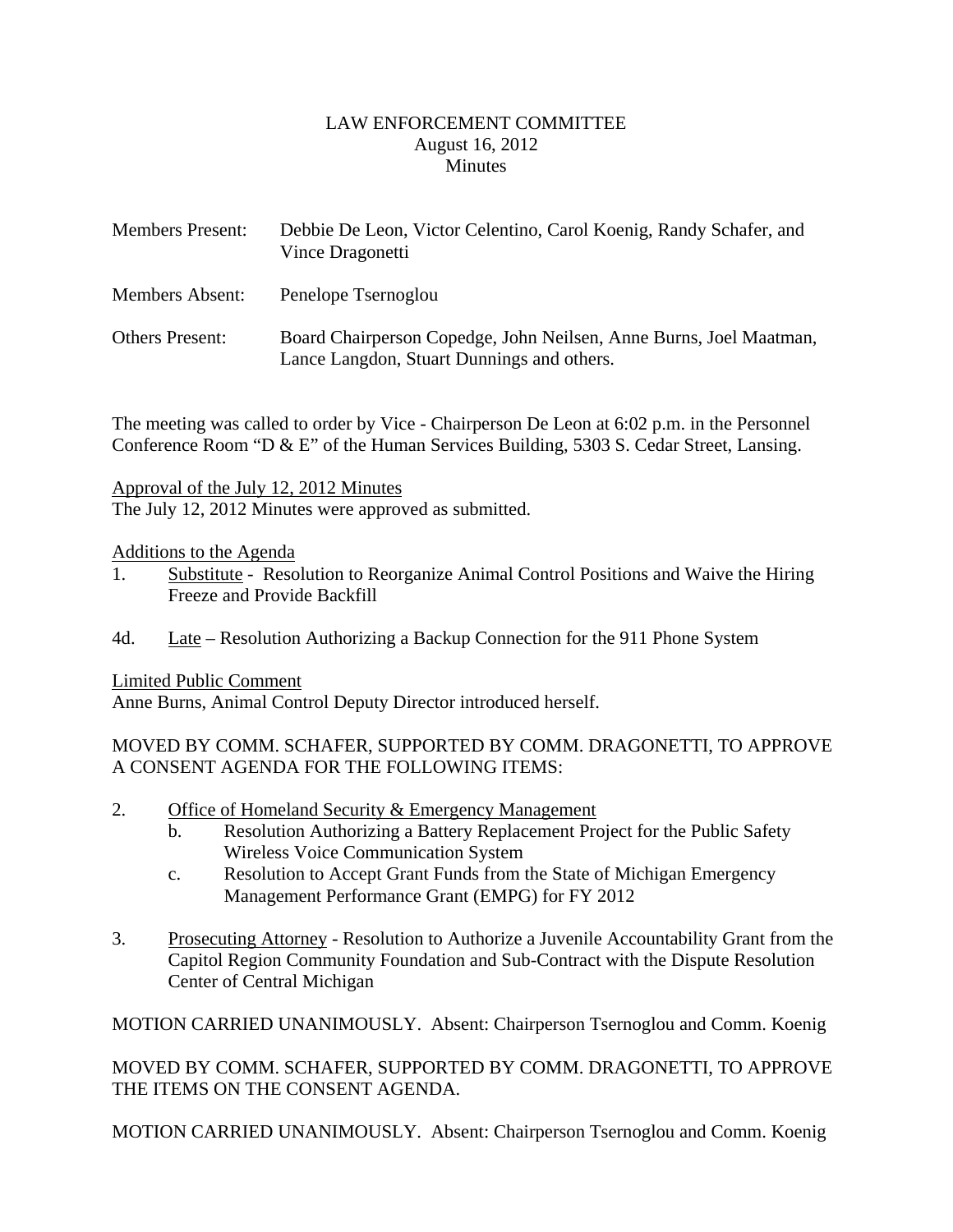1. Animal Control - Resolution to Reorganize Animal Control Positions and Waive the Hiring Freeze and Provide Backfill

## MOVED BY COMM. SCHAFER, SUPPORTED BY COMM. CELENTINO, TO APPROVE THE RESOLUTION TO REORGANIZE ANIMAL CONTROL POSITIONS AND WAIVE THE HIRING FREEZE AND PROVIDE BACKFILL.

(Comm. Koenig arrived at 6:05 p.m.)

Vice-Chairperson De Leon questioned the difficulty of meeting the service delivery and asking if something similar to closing the jail post could be an option to reduce costs. Ms. Burns, Animal Control Deputy Director, explained if there was a reduction in space more euthanasia would need to take place and that could cause uproar in the community. Vice-Chairperson De Leon acknowledged there may be uproar with the public; however, the County may be forced to make decisions that are unfavorable. Vice-Chairperson De Leon asked if a reduction of space has been considered. Ms. Burns stated that it has not but will discuss the concept with the Director. Comm. Koenig questioned how the idea would translate into savings noting the jail savings was attributed to personnel. Vice-Chairperson De Leon noted that Animal Control is now pulling officers from the road to cover the kennel. Ms. Burns stated that they are working on a cost analysis of various personnel and will keep in mind how it may translate into savings.

Comm. Celentino asked if there would be any consequences in response time with the proposed positions being changed. Ms. Burns stated it is not foreseen because split positions will now fill shift gaps, plus, it is anticipated that officers will not be pulled from the road. Ms. Burns explained how the Trustees have donated their time; however, there are some areas where training and experience are needed.

MOTION CARRIED UNANIMOUSLY. Absent: Chairperson Tsernoglou

(Board Chairperson Copedge left at 6:15 p.m.)

- 2. Office of Homeland Security & Emergency Management
	- a. Resolution to Enter into a Contract with Westshore Services for Outdoor Warning Sirens Utilizing the FY2010 Homeland Security Grant Program Funds

MOVED BY COMM. KOENIG, SUPPORTED BY COMM. DRAGONETTI, TO APPROVE THE RESOLUTION TO ENTER INTO A CONTRACT WITH WESTSHORE SERVICES FOR OUTDOOR WARNING SIRENS UTILIZING THE FY2010 HOMELAND SECURITY GRANT PROGRAM FUNDS.

Vice-Chairperson De Leon asked how the sirens were selected. Mr. Neilsen explained the sirens are a Tri-County project and eventually all sirens will be upgraded or new. He reminded the Committee that this program has been in effect for the past three years. Major Maatman stated the selection was based on necessity. Vice-Chairperson De Leon questioned if the siren in Lansing Township has been repaired or replaced. Major Maatman stated he will provide the Committee with an update regarding the siren in Lansing Township.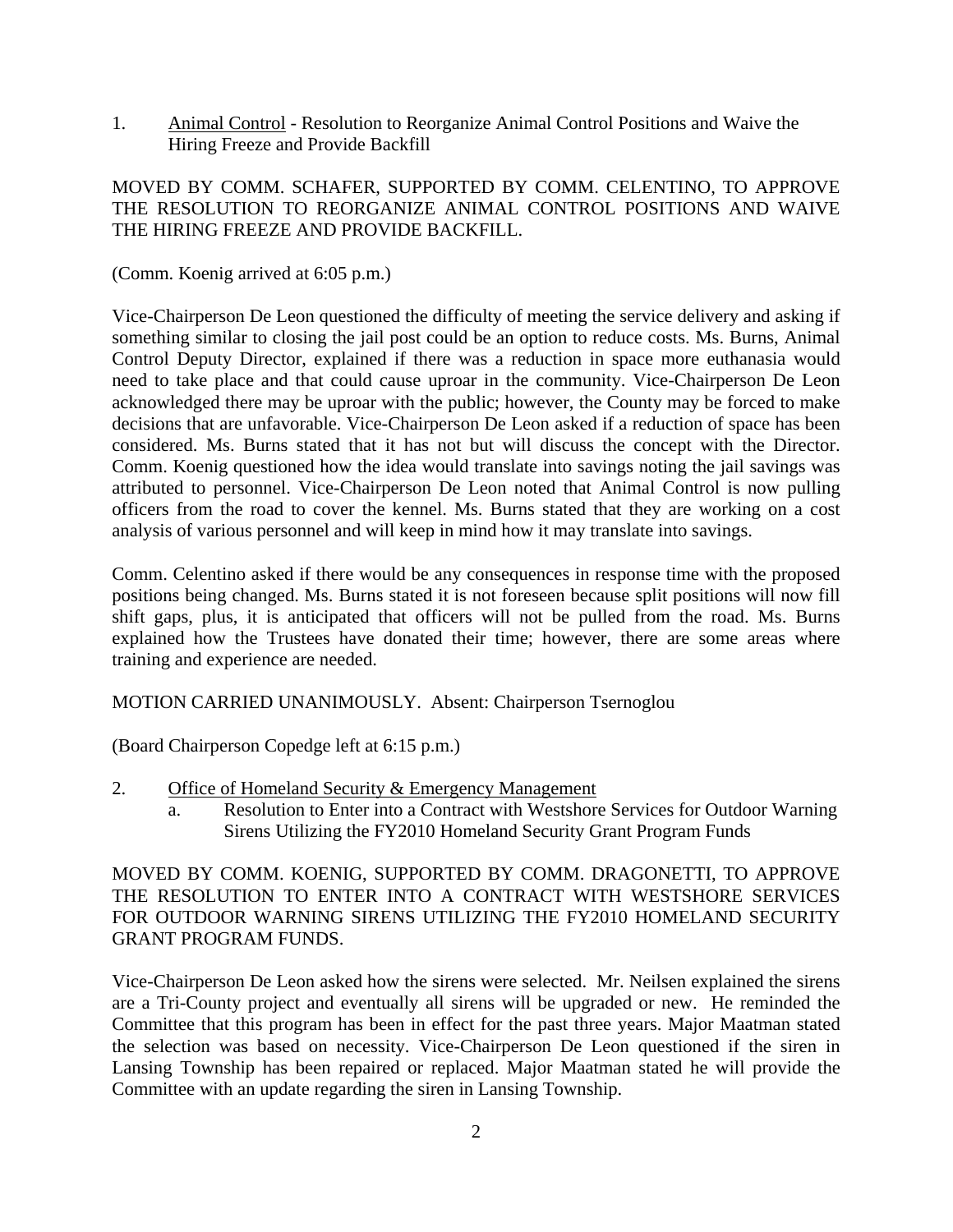## MOTION CARRIED UNANIMOUSLY. Absent: Chairperson Tsernoglou

- 4. Controller's Office Update on Ingham County 911 Central Dispatch Center
	- a. Civilian Complaint Procedures
	- b. 911 Phone System Report
	- c. 911 Activity Report

Mr. Neilsen stated that currently there are repairs being done to eliminate the problems with the phone lines. He described how the problems will be resolved and current grant opportunities. Mr. Langdon provided details on the changes being made to the connectivity between the 911 centers. The Committee discussed the vendor contracts, vendor fulfillment of the contract, and if it would be necessary to take action against vendors. Mr. Langdon noted that Clinton and Eaton Counties are waiting until the current issues are resolved before they come on line. Mr. Neilsen noted that Clinton and Eaton Counties have accepted there will be an added expense because of the necessary upgrades.

Mr. Neilsen noted that during the brief outage the back up plan worked and phones were switched and being answered by Livingston County. He described how dispatching and emergency response took place.

Mr. Langdon reviewed the call statistics. Comm. Schafer asked for the percentage of valid emergencies versus repetitive calls for example a car accident where you have multiple people calling on the same accident. Mr. Langdon stated he did not have that information; however, it does increase the time to answer other incoming calls. He then described how repetitive calls are handled. Vice-Chairperson De Leon questioned if there is a peak call time and would like to know the order of how a call is handled. Mr. Langdon will provide the Committee with a flow chart of dispatchers and call takers on duty, number of calls, peak times, and how the calls are handled. Comm. Schafer asked if there was a difference in call center response time for rural communities. Mr. Langdon answered no.

Vice-Chairperson De Leon asked how much training was provided to the employees at the call center. Mr. Langdon stated that all employees received 40 hours of training over a four week period before opening the center and training has continued since opening. He described the training. The Committee discussed the training at the call center.

Vice-Chairperson De Leon expressed her concern that call center employees have a very stressful job and there seems to be early burnout. She asked what is being done to retain employees and lessen the burnout. Mr. Langdon described how employees are cross trained, the distribution of calls, and the use of experienced dispatchers. He further explained that they are working on making the various fire departments more uniform for the dispatchers and emergency responders. He noted that the fire chiefs are responsive to the changes. Comm. Koenig expressed her concern that the confidentiality associated with the job can cause stress then asked if that is being addressed. Mr. Langdon stated the CARES program is available to the employees and counselors available for major events. Vice-Chairperson De Leon stated she would like to see a more proactive approach rather than a reactive approach.